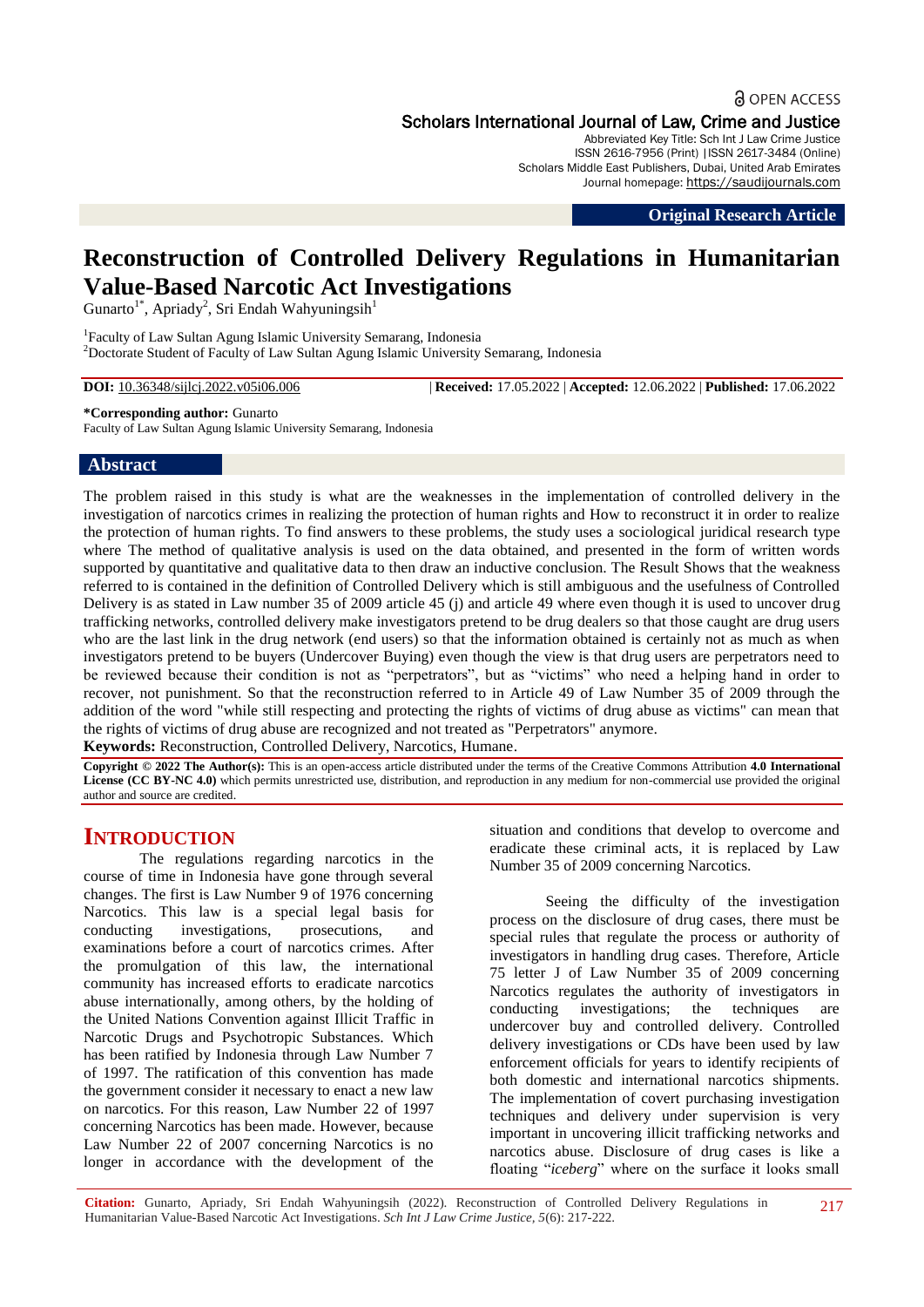but under or in the water is very large (Soedjono, 1990). Likewise with narcotics cases, in fact in the community, it is known that only a few use or distribute but when investigated intensively there is often a very large network in the world of illicit drug trafficking. Therefore, the flow of drug trafficking must be eradicated till its roots.

The technique of disclosing narcotics illicit trafficking which is regulated in Article 75 letter j of the Narcotics Law which states "*to carry out covert purchase investigation techniques and delivery under supervision*", The Controlled delivery is a technique by supervising the execution of narcotic evidence that has been detected by investigators, in this case, the investigator wants to know who received this narcotic evidence, is it true that the intended address is the actual narcotics recipient, or just fictitious. In simple terms, it can be explained that if the narcotic evidence is directly taken on the way via a package or courier, it will not be found who the recipient is, so here the urgency of receiving the narcotic evidence is very high (Putra, 2022).

Problems arise when the recipient whose address is the package in the form of narcotic evidence turns out to be materially unaware that the item or package to which the address is intended is narcotics. As a result, the recipient of the package, even though some of them even underaged, can still be named a suspect, even though in fact he does not know it at all. The investigator's subjectivity is very high in assessing whether the recipient is designated as a suspect or not. The assumption that may arise is that someone may trap the recipient by sending the recipient a narcotics package so that the recipient becomes a suspect and in the end, this can be used as a model of a system that can lead people who do not know at all to become a suspect (Prasetyo, 2020).

The norms governing controlled delivery, namely the Narcotics Law and the technical regulations under it are still unable and able to clearly describe the problems above, in particular how the recipients who incidentally are people are deliberately used or framed to become recipients of narcotics packages.

Based on the background of the problem above, this research contains the following 2 (two) problem formulations, namely:

- 1. What are the weaknesses in the implementation of controlled delivery in the investigation of narcotics crimes in realizing the protection of human rights?
- 2. How is the reconstruction of regulations on controlled delivery in the investigation of narcotics crimes in realizing the protection of human rights?

#### **METHOD OF RESEARCH**

This study uses a constructivist legal research paradigm approach. The constructivism paradigm in the

social sciences is a critique of the positivist paradigm. According to the constructivist paradigm of social reality that is observed by one person cannot be generalized to everyone, as positivists usually do.

This research uses descriptive-analytical research. Analytical descriptive research is a type of descriptive research that seeks to describe and find answers on a fundamental basis regarding cause and effect by analyzing the factors that cause the occurrence or emergence of a certain phenomenon or event.

The approach method in research uses a method (*socio-legal approach).* The sociological juridical approach (*socio-legal approach*) is intended to study and examine the interrelationships associated in real with other social variables (Toebagus, 2020).

Sources of data used include Primary Data and Secondary Data. Primary data is data obtained from field observations and interviews with informants. While Secondary Data is data consisting of (Faisal, 2010):

- 1. Primary legal materials are binding legal materials in the form of applicable laws and regulations and have something to do with the issues discussed, among others in the form of Laws and regulations relating to the freedom to express opinions in public.
- 2. Secondary legal materials are legal materials that explain primary legal materials.
- 3. Tertiary legal materials are legal materials that provide further information on primary legal materials and secondary legal materials.

Research related to the socio-legal approach, namely research that analyzes problems is carried out by combining legal materials (which are secondary data) with primary data obtained in the field. Supported by secondary legal materials, in the form of writings by experts and legal policies.

#### **RESEARCH RESULT AND DISCUSSION**

#### **1. Weaknesses in the Implementation of Controlled Delivery in the Investigation of Narcotics Crimes in Realizing the Protection of Human Rights**

Article 75 letter (i) of the Narcotics Law stipulates that Investigators of the State Police of the Republic of Indonesia are authorized to carry out investigations of supervised submissions and covert purchasing techniques. Provisions similar to this are also contained in the Law on Psychotropics (Law Number 5 of 1997), namely Article 55 letter a. According to Article 55 letter (a) of this Psychotropic Law, in addition to what is stipulated in Law Number 8 of 1981 concerning the Law of Criminal Procedure (State Gazette of 1981 Number 76, Supplement to the State Gazette Number 3209), investigators from the State Police of the Republic of Indonesia may carry out investigative techniques. Supervised delivery and covert buying techniques. In the explanation of the articles of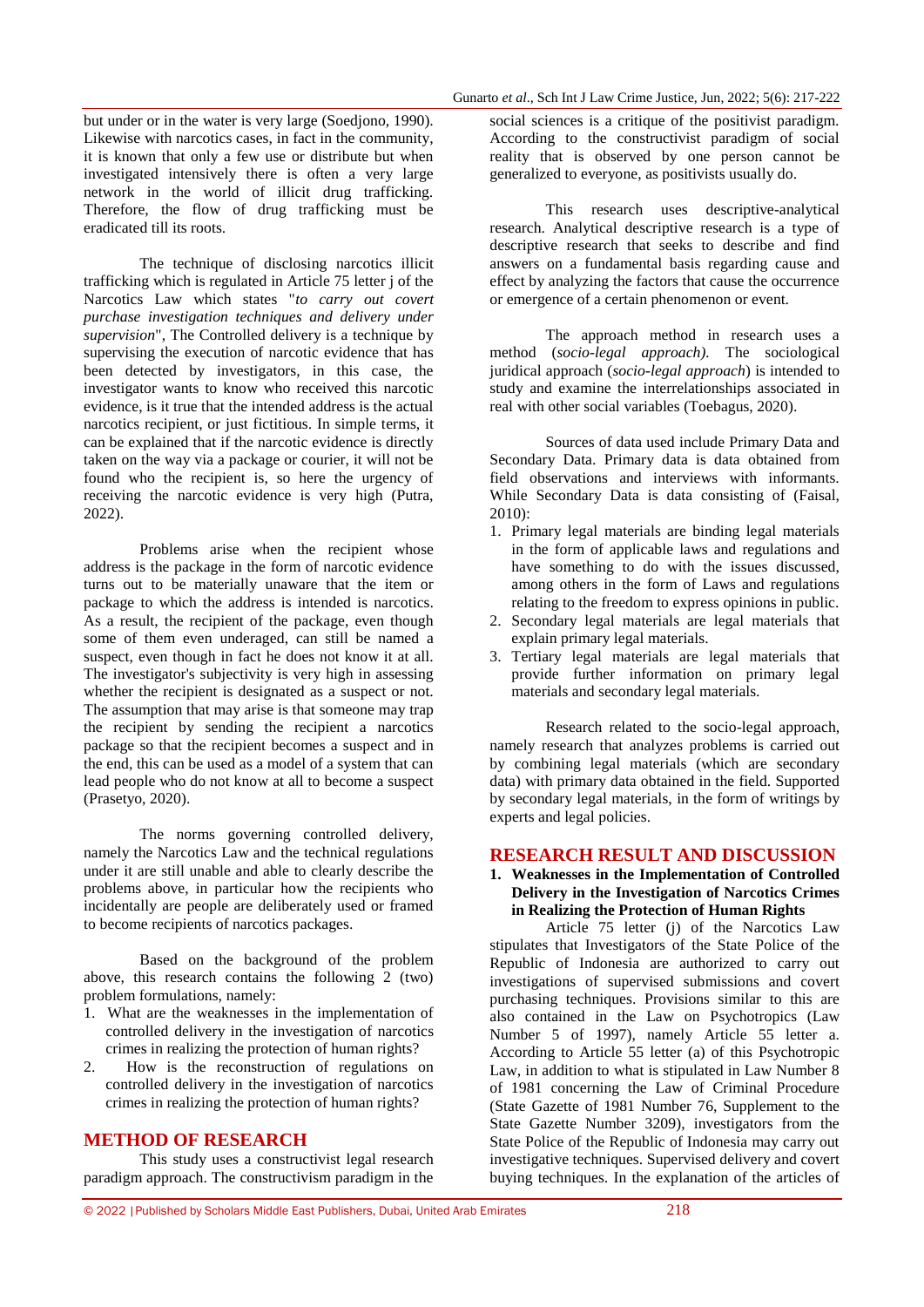the two laws, it is emphasized that these investigative techniques can only be carried out on a written order from the Head of the Indonesian National Police or an official appointed by him.

But neither in the articles nor in the explanations of the articles of the two laws it is not explained what is meant by the terms "*supervised delivery*" and "*covered purchase*". In other words, there is no authentic interpretation, namely the understanding given by the legislators themselves, to these terms.

Thus, what can be used for the meaning of these terms are other forms of interpretation. The form of interpretation that will generally be used first is the interpretation according to grammar, namely the interpretation "*according to grammar or according to custom, namely the meaning in everyday use*". Hence this form of interpretation will be used here.

The word "*surrender*" in everyday usage refers to a situation where one person gives something to someone else. For this reason, several things need to be clarified, namely: (1) who gave/given something; (2) who is entrusted/given something; and (3) what was the object that was given/given?

Controlled delivery as a method used by investigators in drug crimes can be seen in the National Police Chief's Field Instructions Police Number: Juklap/ 03/ VIII/1993 concerning tactics and techniques for controlled drug delivery, it is stated that:

"*Controlled delivery is a special technique in the investigation of drug crimes at the investigation stage and there is a suspension/ arrest/ detention/ confiscation, evidence, where a suspect who wants to cooperate with the police or informants or other officials (undercover agent) is justified/ the drug to the recipient, with the intention that at the time of receipt people who are involved in drug crimes and their evidence can be arrested*".

Controlled Delivery is the delivery and delivery of narcotics to the recipient by a courier who is a suspect who wants to cooperate with the police or by an undercover agent who acts as a courier. The delivery is supervised to find out who the recipient or network is and then arrest the suspect and reveal his network and confiscate narcotic evidence.

In this case, there are several types of Controlled Delivery (Fathurrohman, 2020), namely:

1. Controlled import or export "pass-through", which is a Controlled Delivery investigation technique on the import or export of goods suspected of being misappropriated for the purpose of producing/manufacturing drugs. One of them can be through an expedition service or delivery service which has recently become increasingly common.

- 2. Controlled Delivery with a cooperating dependant or narcotics courier who can be invited to cooperate, in this case, the courier is a former user or former dealer.
- 3. Controlled Delivery with an undercover agent acting as a syndicate courier. Undercover agents are police officers who infiltrate the targets of syndicates or criminal organizations. In this case, police investigators have made their own transactions with members of a narcotics syndicate. After receiving evidence of narcotics from the results of transactions carried out with perpetrators of narcotics crimes, the evidence is photographed and an Undercover Agent's Minutes is made.

In the Narcotics Law and the Psychotropic Law, it is stated that this is the authority of the State Police Investigator of the Republic of Indonesia. Thus, the party submitting it is the Investigating Officer of the State Police of the Republic of Indonesia. In the case of investigators according to the Criminal Procedure Code regarding investigators, certain Police Officers are at least a Second Lieutenant Assistant (*Pelda* = Assistant Police Inspector II/*Aipda*) who are appointed (appointed) by the National Police Chief. And PNS Investigators are certain PPNS with the lowest rank of Group II-b who are appointed by the Minister of Justice at the suggestion of the Department in charge of the Officer concerned.

Because this is an investigative technique, it means that the party who is entrusted/given something is the party who is the target of the Inquiry/investigation. In this case, the party who is the target of an investigation/investigation in a narcotics or psychotropic crime.

Goods that are handed over/given, because they involve narcotics or psychotropic crimes, are narcotics or psychotropics. The word "*supervised*" indicates that the handover was carried out under supervision, in this case clearly supervised by the Investigating Officer of the State Police of the Republic of Indonesia. In short, Investigators hand over/deliver narcotics or psychotropic substances to the person who is the target of the investigation/investigation; where the delivery/giving can be for reasons such as buying and selling, where the investigator is the seller. The act of handing/giving is carried out under the supervision of the Investigator.

What is described above is different from the incident where the Investigator obtains information about the imminent sale and purchase of narcotics or psychotropic substances, for which the Investigator conducts surveillance. When the sale and purchase transaction is actually carried out, the investigators will also conduct an ambush at that time.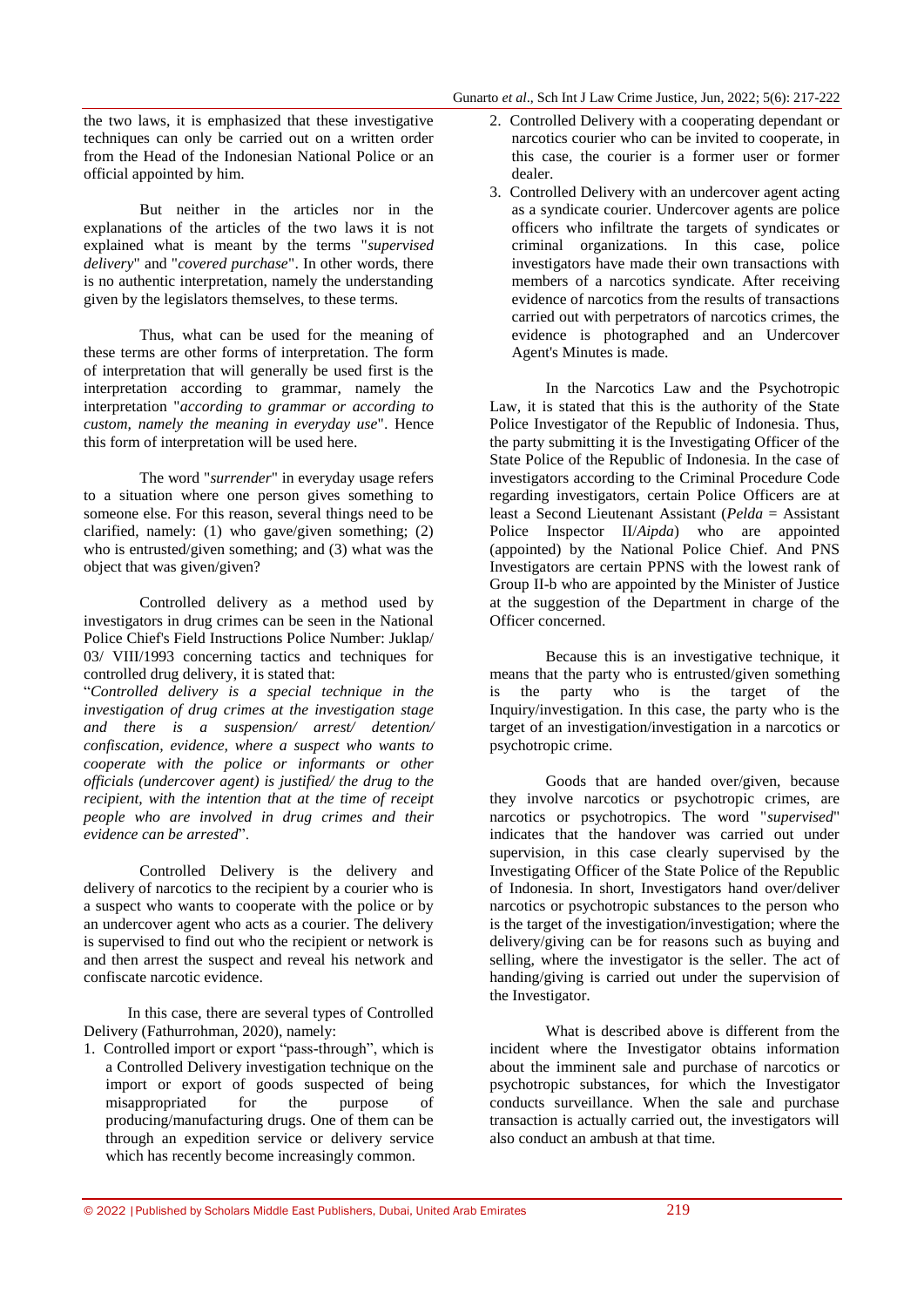Actions regulated in Article 75 letter j of the Narcotics Law and Article 55 letter a of the Psychotropic Law are actions where the initiative is on the side of the Investigator. In this case, it is the investigator who acts, for example, as a narcotics or psychotropic seller.

Violations that may occur in covert purchases and delivery under supervision are the perfect example of an engineered case of criminal acts committed by unscrupulous investigators. This engineering can be interpreted as a form of abuse of power by investigators and cannot be measured objectively (Andi, 1990). The mechanism used by the suspect in protecting his rights is through the pretrial institution regulated in the Criminal Procedure Code. The pretrial process is actually a mechanism to test the investigative authority possessed by the National Narcotics Agency, in particular, to test the validity of covert purchasing techniques and submissions under supervision.

The means that can be used to exercise control over covert purchasing investigation techniques and delivery under supervision is to apply the principle of good governance in the administration of criminal case investigations. A very commonly known term for this principle is the general principle of good governance. This principle provides a benchmark for investigators when exercising their authority so as not to give violations to other parties. Unwritten provisions in the principle of good governance in investigations provide an immeasurable uncertainty of interpretation or discretion.

With the investigation technique of supervised delivery and covert purchases, investigators can directly enter the narcotics distribution network. This is because, with these techniques, investigators act as people who are part of the narcotics distribution network, namely as sellers or buyers.

Thus, these investigative techniques have a role in effectively obtaining evidence of a narcotic crime, namely the buyer or seller of narcotics in a state of being caught red-handed. The definition of being caught red-handed, according to Article 1 point 19 of the Criminal Procedure Code, is the arrest of a person while committing a crime, or immediately after a while the crime is committed, or a moment later it is called out by the general public as the person who did it, or if a moment later he is found. The object that is suspected to have been used to commit the crime which indicates that he is the perpetrator or has participated in or assisted in committing the crime.

Thus there are four things in which a person can be called caught red-handed, namely (Soetarna, 2011): a. Being caught while committing a crime, or,

b. caught immediately after the crime was committed, or

- c. a moment later being called out by the crowd as the one who did it, or
- d. if a short time later objects are found which are suspected to have been used to commit the crime.

The meaning or essence of these actions is more of an entrapment. With this method, narcotics addicts or dealers are tricked into buying or selling narcotics to investigators. Historically, covert buying and controlled delivery techniques in narcotics crimes began to be known in the 1960s. These changes the paradigm of policing that used to be reactive to be proactive. The police do not only act when a crime has occurred and then arrest the perpetrator, but are more proactive, trying to catch the perpetrator before a crime occurs.

The first and second patterns above can be categorized as trapping in a negative sense or engineering, while the third and fourth patterns are categorized as traps in a positive sense. In the first example, the first pattern, the second pattern, and the third pattern are commonly known as Cepus or trappers. Cepus are usually members of the community or nonpolice, but in some situations, Cepus are members of the police (Hardianto, 2021). The first and second patterns are common because the police themselves seem to have an incentive that if they succeed in catching many criminals (regardless of whether those arrested are really perpetrators or innocent people), their performance will be appreciated. In the context of narcotics, it is commonly known by the narcotics user community that the police have a system of pursuing narcotics suspects.

#### **2. Reconstruction of Regulations on Controlled Delivery in the Investigation of Narcotics Crimes in Realizing the Protection of Human Rights**

As discussed in the previous sub-chapter. That the Controlled Delivery technique as mandated in Law number 35 of 2009 article 45 requires strict control from the police, and it is a fact that the recipient whose address is the package in the form of narcotic evidence turns out to be materially unaware that the item or package to which the address is intended is narcotics. As a result, the recipient of the package can still be named a suspect, even though in fact he does not know it at all. The investigator's subjectivity is very high in assessing whether the recipient is designated as a suspect or not. The assumption that may arise is that someone may trap the recipient by sending the recipient a narcotics package so that the recipient becomes a suspect and in the end, this can be used as a model of a system that can lead people who do not know at all to become a suspect. However, the author highlights this in terms of the suspects caught from the Investigation Process with Controlled Delivery because it is different from Undercover Buying which targets parties who "*Sell*" drugs, Controlled Delivery is an Investigation Process where the Police or people under them disguise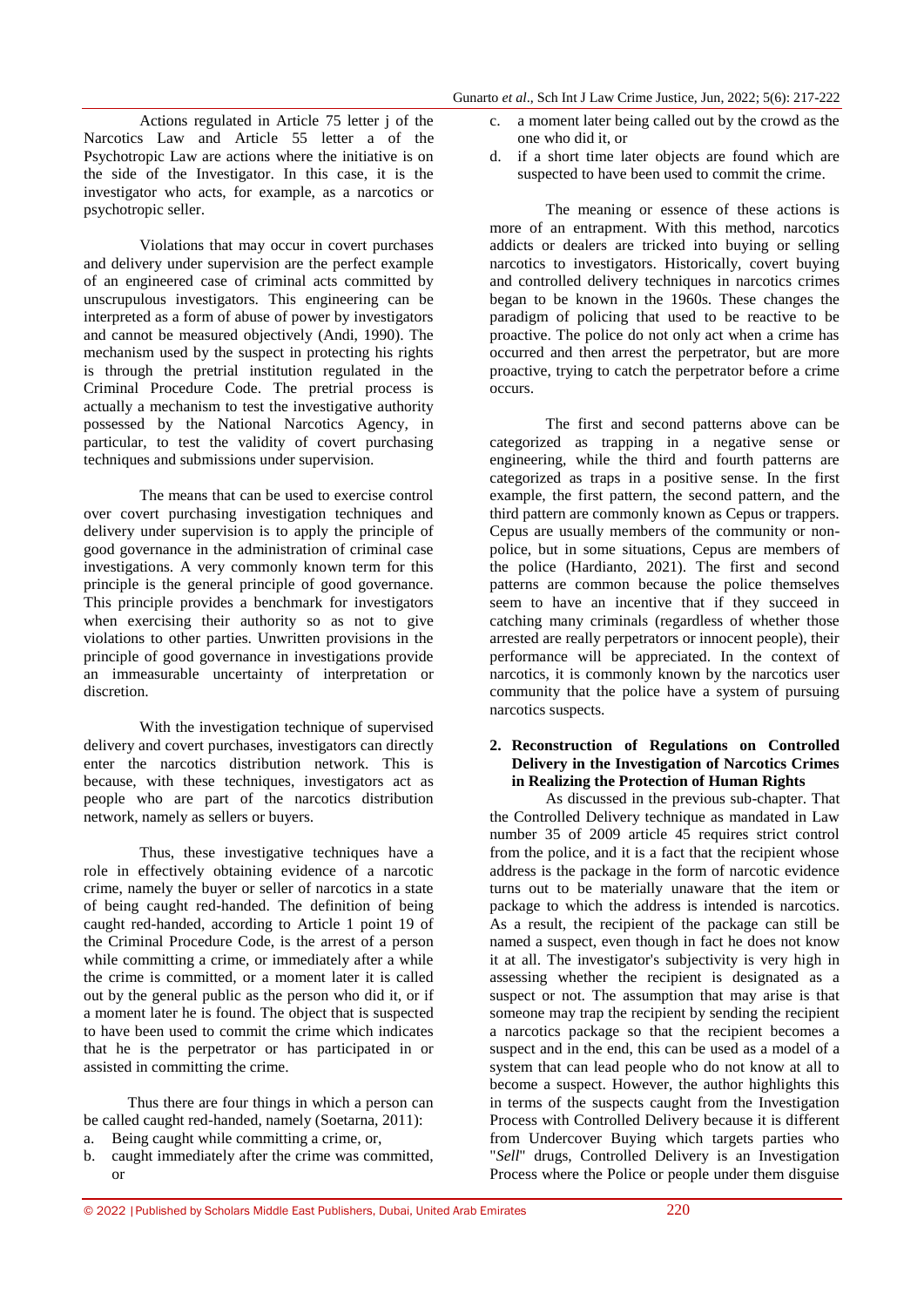themselves as drug sellers so that the target audience is "*buyers*" who, according to the author, are actually victims of a drug syndicate network.

Article 1 number 15 states that "*abusers are people who use narcotics without rights or against the law*". The article above states that a narcotics user is a person who without rights or unlawfully uses narcotics outside of medical needs, without a doctor's instructions or prescription, and will cause dependence (become an addict) to the user.

Narcotics abuse victim is defined in the explanation of Article 54 of Law Number 35 of 2009 concerning narcotics which states that a Narcotics abuse victim is a person who accidentally uses narcotics because he is persuaded, tricked, cheated, forced, and/or threatened to use narcotics (Cunha, 2019). From this term, it can be concluded that someone who is a victim of narcotics abuse is persuaded, tricked, cheated, forced, and threatened by others to use narcotics.

Victims of narcotics abuse not only refer to Article 54 of Law Number 35 of 2009 concerning narcotics, but from another point of view the so-called victims of narcotics abuse are addicts and narcotics abusers for themselves, they are also victims of other people's crimes in the form of narcotics trafficking.

From a medical perspective, many experts argue that in fact, the abusers are victims of syndicates or narcotics trafficking links that are difficult to break away from dependence. Even though these users may actually want to break away from the narcotics they experience, because the nerves are already addicted to addictive substances it is difficult to do so. Therefore, narcotics addicts and abusers should be treated as "*victims*", not as "*perpetrators*".

Furthermore, According to the author, this condition is not without evidence because of the many perpetrators of narcotics abuse crimes who are in prison, most of them are drug users where one of the underlying reasons for this is the many controlled delivery practices carried out by investigators from the police under the pretext of uncovering drug networks, (Detik.com, 2021) although this pretext is questionable because users who are at the very end of the chain often don't know much about drug networks that are far above them, therefore the information that can be extracted from them is minuscule.

Based on the foregoing, the author then considers it necessary to carry out legal reconstruction of Controlled Delivery carried out by Police Investigators contained in Law Number 35 of the Year 2009 Article 75 (j) which is further elaborated in article 79. The Reconstruction as intended by the author is in article 79 of this law which originally read: "*The technique of investigating covert purchases and* 

*delivery under supervision as referred to in Article 75 letter j is carried out by investigators on a written order from the leadership*". Become: "*The investigation technique of covert purchases and delivery under supervision as referred to in Article 75 letter j is carried out by the Investigator on a written order from the leadership while still respecting and protecting the rights of the Victim of Drug Abuse as a Victim*". With the addition of words "*while still respecting and protecting the rights of victims of drug abuse as victims*", it can mean that the rights of victims of drug abuse are recognized and are not treated as "perpetrators" anymore. However, this means that there needs to be a drastic change in the narcotics criminal law system in Indonesia, which so far still considers "*victims of drug abuse*" as "*perpetrators*" so that in addition to reconstruction in legal substance, structural reconstruction is also needed within the police and culturally in society that The "*victim of drug abuse*" is not the "*perpetrator*" so they must get a helping hand so that they can return to society as they should.

#### **CONCLUSSION**

Based on the discussion described above, several things can be concluded as follows:

- 1. The weakness referred to is contained in the definition of Controlled Delivery which is still ambiguous and the use of Controlled Delivery is as stated in Law number 35 of 2009 article 45 (j) and article 49 where although it is used to uncover drug trafficking networks, controlled delivery makes investigators or someone under them pretending to be a drug seller so that those caught are drug users who are the last link in the drug network (end users) so that the information obtained is certainly not as much as if investigators pretend to be buyers (Undercover Buying) even though the view that drug users are perpetrators needs to be obtained reexamination because their condition is not as "*perpetrators*", but as "*victims*" who need a helping hand in order to recover, not punishment.
- 2. Legal reconstruction of Controlled Delivery carried out by Police Investigators contained in Law Number 35 of 2009 Article 75 (j) which is further elaborated in article 79. The reconstruction as intended by the author is in article 79 of this law which originally reads: "*The technique of investigating covert purchases and delivery under supervision as referred to in Article 75 letter j is carried out by investigators on a written order from the leadership*." Become: "*The investigation technique of covert purchases and delivery under supervision as referred to in Article 75 letter j is carried out by the Investigator on a written order from the leadership while still respecting and protecting the rights of the Victim of Drug Abuse as a Victim*". With the addition of words "*while still respecting and protecting the rights of victims of drug abuse as victims*", it can be interpreted that the rights of victims of drug abuse are recognized, and